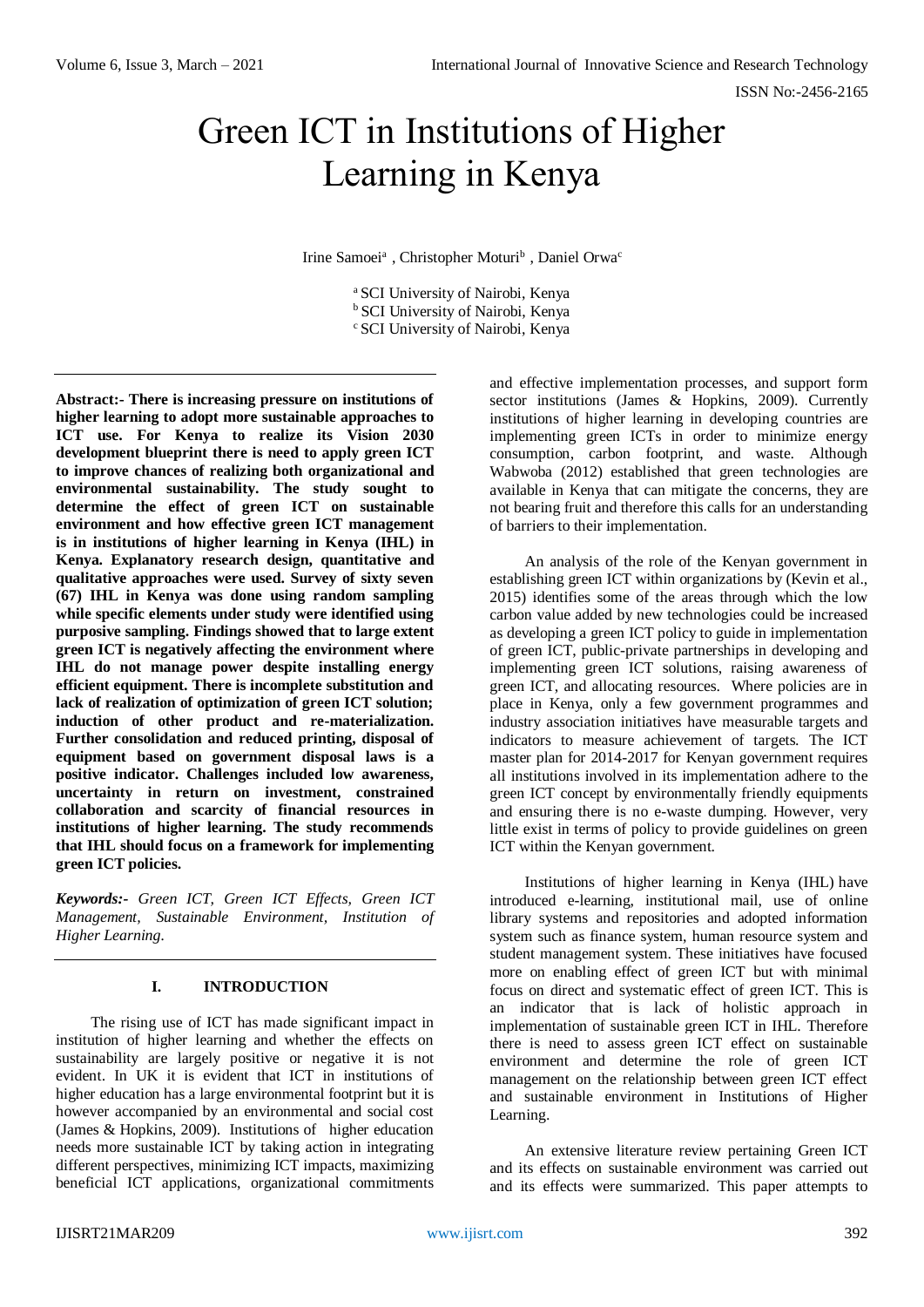assess the Green ICT effects and role of green ICT management for sustainable environment which would help decision makers in learning institutions to focus on framework for implementing Green ICT policies.

| Nomenclature    |                                                |  |  |
|-----------------|------------------------------------------------|--|--|
| CO <sub>2</sub> | Carbon dioxide                                 |  |  |
| <b>ICT</b>      | Information and Communication Technology       |  |  |
| <b>IHL</b>      | Institutions of Higher Learning                |  |  |
| <b>KGUN</b>     | Kenya Green University Network                 |  |  |
| <b>KEBS</b>     | Kenya bureau of statistics                     |  |  |
|                 | NEMA National Environment Management Authority |  |  |
| <b>PPOA</b>     | Public procurement oversight authority         |  |  |
| UNEP            | United nations environment programme           |  |  |

# *1.1. Green ICT*

Green ICT is a pioneering approach of using ICT related to the environment protection and sustainability of ICT in future (Suryawanshi & Narkhede, 2014). Green is generally understood to mean friendly to the environment and energy efficient whereas sustainable implies planning and investing in a technology infrastructure that serves the needs of today as well as the future while conserving resources and saving money (Pollack, 2008).

IISD (2010) found that green ICT positively affect sustainability by lessening direct effects on the environment of the manufacturing, distribution, operation and discarding of ICTs equipment through enhanced energy and resources efficiency, increased use of renewable energy sources, reduced use of toxic materials and improved recycling and end-of life disposal of ICTs.

It also increase the enabling effects of ICTs on sustainability by reducing energy consumption and demand of materials through the whole or partial substitution of virtual goods and services for their physical equivalents and through the dematerialization of human activities and interactions; by supporting systemic effects it result in the change of behavior, attitudes and values of individuals as citizens and consumers; economic and social structures; and governance processes. ICT is not only an enabler but the contributor of carbon print, (Trewin, 2009) states that ICT is responsible for 2 % of global emission of carbon dioxide (CO2) which is on par with the aviation industry and both are growing rapidly .However its quantification of benefits and cost of ICT in relation to sustainability can be maximized hence reducing its effect to the society by reducing the remaining 98% of carbon emission.

# *1.2. Green ICT in institutions of Higher learning Global Overview*

One of the most widespread concerns globally Green ICT and sustainability this calls for transformational changes in regards to ICT use in relation to environment protection and sustainability of ICT in future. The learning

institutions are alerting as well as instructing and preparing the society to tackle environmental issues and to adopt environmental sound practices in their approach of using ICT. United Kingdom is one of the first countries to focus on Green ICTs in form of governmental policies and put pressure on UK Higher Education Institutions to implement Green ICTs (Suryawanshi et al., 2013). Chai-Arayalert& Nakata (2011) stated that the overall evolution of Green ICT practices in UK HEIs displayed a significant increase in concerns on ICT and environmental issues. UK HEIs paid attention to develop Green ICT practice for printing in term of reduction consumables usage, minimizing ICT waste and the Green ICT practice of personal computing. The Dutch Higher education institutions are following Green ICTs practices by building a Green ICT community of more than 300 members which stimulate and help their universities to work on green (ICT) issues, They are also following various Green ICT practices like mobile workplace, flexible office/classroom spaces, distance learning/teaching, minimize student commuting (Hankel et. al., 2013).Study done by (Thomson et al., 2015) showed that actual level of Green ICT adoption and readiness within higher education institutions in South Africa appears to be fairly low. Asabere et al., (2016) argues that some green ICT practices are being done on a very low scale in institutions of higher learning in Ghana. This literature shows that green ICT adoption and implementation level in institutions of higher learning in developing nation is relatively low as compared to institutions of higher learning institutions in developed nations. 2016 global ranking of universities evaluated Carbon footprint and found that only five out of 400 universities ranked from Africa practice environmentally friendly policies to help combat climate change, 67 institutions of higher learning from Kenya were among 400 universities ranked internationally).

# *1.3 ICT for Green and Sustainability*

Suryawanshi& Narkhede (2015) argues that sustainable growth demands transformational changes concerning both technology and behavioral changes. Green ICT and sustainability are linked to each other hence green growth is not a replacement for sustainability, Rather, use of green ICT helps to ensure sustainability by providing a practical and flexible approach for achieving concrete, measurable progress across its economic and environmental pillars, while taking full account of the social consequences of greening the growth dynamic of economies (OECD, 2012).Ernst & Young (2012) established that green ICTs is a specific process that focuses on greening of ICT this involves making the ICT sector green by managing power, optimizing software, reusing and recycling materials greening of ICT in narrower sense refers to ICTs with low environmental burdens; while greening by ICT involves using of ICTs applications such as smart motors, smart logistics, smart buildings, smart grids, dematerialization, optimized and adaptive networks and lifecycle efficient production to transform socioeconomic sectors. Thus using ICT as an enabler reduces environmental impact across the economy outside of the ICT sector.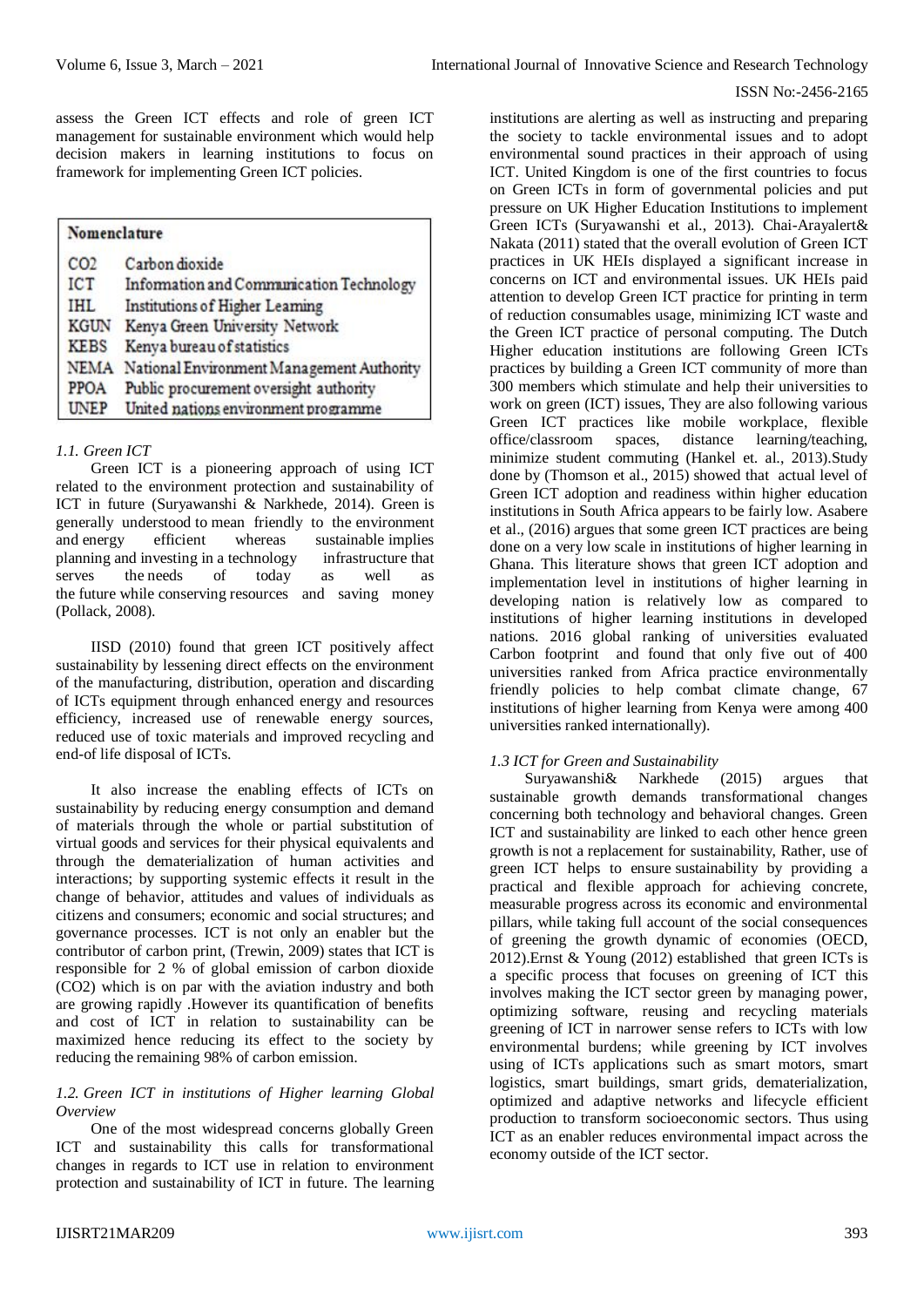## *1.5 Green ICT Effect*

There are diverse set of effects of ICT on environment according to ICT impact analysis framework by (Hilty, 2008). The effects can be categorized into three levels namely; first order or direct effects, second order or indirect effects or enabling effects and third order or systemic effects. Bomhof et al. (2009), Souter et al. (2010), Vickery (2012) and Hankel (2014) have defined these effects as:

*Direct Effects: -* These are effects as a result of physical existence of ICT equipment in an environmental which involves the production, use, recycling and disposal of ICT hardware.

*Enabling effects:* These are indirect environmental effects of green ICT as a result its influence to change processes which includes production or transport processes, leading to decrease or increase of their ecological effect.

*Systematic effects:* Due to availability of ICT and services it provides it leads to environmental effects of the medium- or long-term adaptation of behavior (e.g. consumption patterns) or cost-effective structures, systemic impacts of ICT application.

## *1.6Green ICT Management*

Green ICT involves management taking actions and making decisions, leading to a sustainable ICT environment (Ambtman, 2011). Green ICT management actions includes:-strategies which involves measuring and progress reporting, greening the ICT infrastructure, exploiting ICT to green government operation and exploiting ICT to green

**Independent Variables** 

public service(Stewart et. al.,2016). An effective Green ICT strategy should clearly identify reduction measures in such areas as achieving energy savings, reducing carbon emissions, improving recycling efforts and conserving water; Green ICT policy which outlines aims, objectives, goals, plans of action, and schedules based on green ICT strategy thus ensure green ICT becomes a business-endorsed program of work rather than a discrete ICT project while best practices are techniques and behavior when using ICT equipments (Philipson,2010); Standards this amount to internationally agreed technical means of improving energy efficiency, reducing waste and curbing greenhouse gas emissions (Raju etal., 2013).

## *1.7Conceptual Framework*

The research adopted ICT impacts framework by (Hilty, 2008). Three other framework were found to have limitation included:-Green IT Value Framework (Scott &Watson, 2012) was developed to identify and measure the value derived from Green ICT impact levels (Sourcing, Operation, Services and End of life) and value dimension (Economic, Environmental and Ethical). This framework assesses the net benefits, leaving out Green ICT risk. Bomhof et al. (2009) proposed an approach analyze the rebound effects of Green ICT i.e. effects that negative influence on the intended positive effect. By applying it on teleworking and smart working centre's, they demonstrated that rebound effects can by structured. Zhang & Xiong-jian (2012) proposed analytical framework to identify the critical system failures of a green ICT innovation systems but this framework is limited to structural components of a system. Hilty(2008) framework was conceptualized as follows;

## **Dependent Variables**

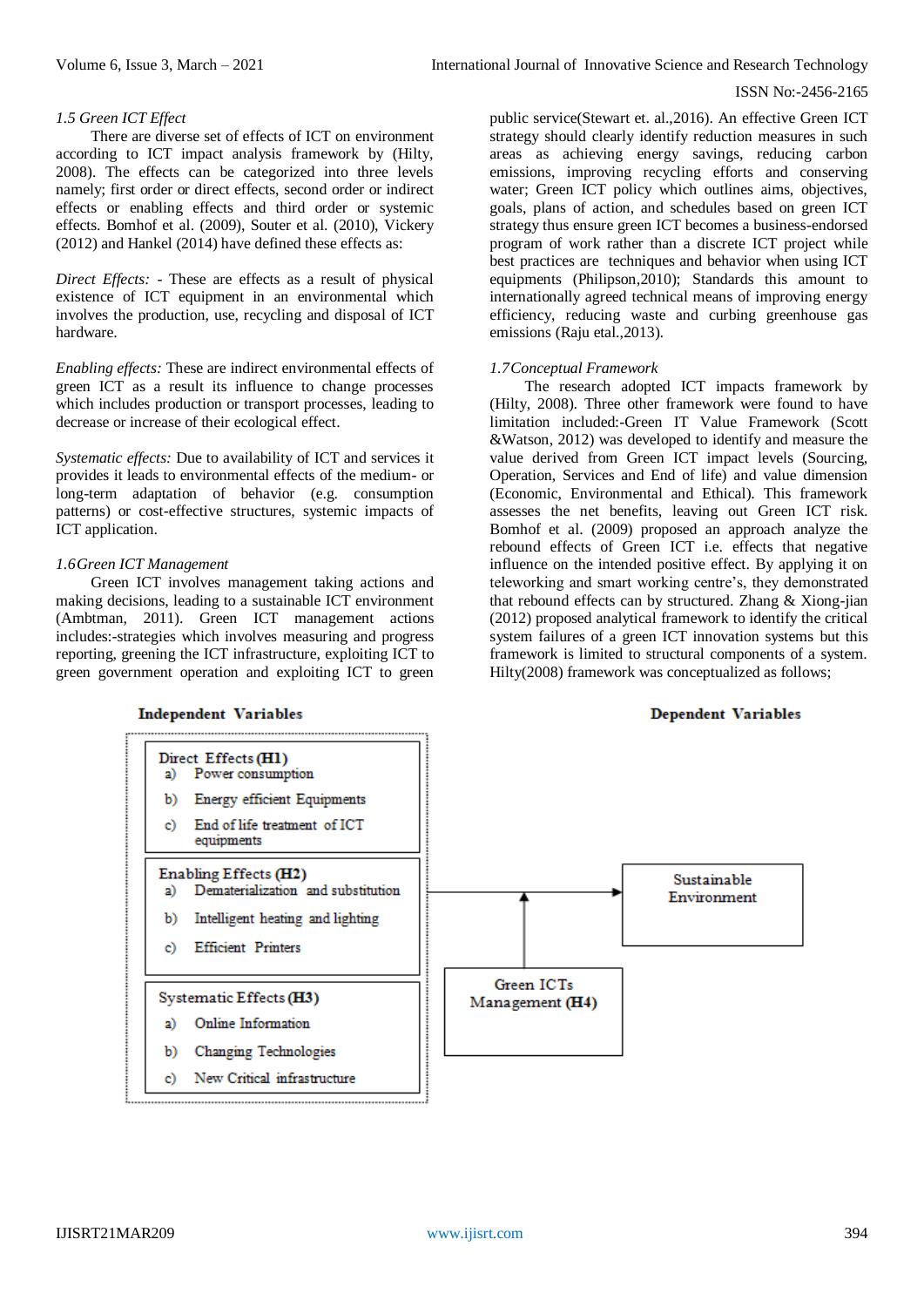## **II. METHODOLOGY**

The research methodology was guided by research objectives and hypothesis of the study. The study used pragmatism research philosophy. (Creswell, 2003) argues that Pragmatism is not committed to any one system of philosophy and reality. This applies to mixed methods research in that inquirers draw liberally from both quantitative and qualitative assumptions when they engage in their research. Further the study employed use of explanatory research design whose main aim was to identify any causal links between the factors or variables that pertain to the research problem, thus focusing on why questions and hypotheses of the research. Research instrument used included likert-scale questionnaire, structured interviews and document review. Pilot survey was carried out and Cronbach's alpha test was calculated to test the reliability of instrument to be used to collect data as shown in the table 1below:-

**Table 1:** *Reliability Test*

| <b>Variables</b>         | Cronbach's<br>Alpha | N of<br><b>Items</b> |
|--------------------------|---------------------|----------------------|
| Direct Effect            | .723                |                      |
| <b>Enabling Effect</b>   | .818                |                      |
| <b>Systematic Effect</b> | .714                |                      |
| Sustainable environment  | 761                 |                      |

Clustered sampling was used to group respondent into implementers of green ICT which included; sixty seven (67) ICT Directors in institutions of higher learning, one (1) Ewaste Head from NEMA, one (1) ICT Standards officers where sampled using Purposive sampling. Two hundred and one (201) green ICT End users were selected randomly; Sixty seven 67 institutions of higher learning were selected based on 2016 international web ranking whose ranking criteria involved carbon foot print evaluation. The total population target was (270); a sample size of 217 was arrived at using (slovins, 1960) formula. Secondary data was obtained from [www.nema.go.ke](http://www.nema.go.ke/) and [www.iso.org/iso/standards\\_development,ICT](http://www.iso.org/iso/standards_development,ICT) Policy, PPOA Policy 2015, E-waste Policy Draft. SPSS Version 21 was used to perform statistical measures such as mean, standard deviation, percentages and in addition multiple regressions was used to test the hypothesis.

## **III. RESULTS AND DISCUSSION**

#### *3.1 RESULTS*

The overall objective of the study was to assess green ICT effect on sustainable environment in institutions of higher learning in Kenya. In this section the researcher used the following ranges for analysis interpretation (1-2.4 **Agre**e, 2.5-3.4 **Uncertain** and 3.5-5 **Disagree**) and percentages/frequencies for quantitative data and interview themes for qualitative data.

## *3.1.1 Awareness and Implementation*

Previous studies by (Wabwoba,2013) identified that people naturally commit themselves to activities and task they have idea about i.e if people are aware of green ICT they are likely to implement it.The study assessed on green ICT awareness and its level of implementation,status and effective implementation of green ICT management actions.Respondents were asked to indicate there level of awareness of green ICT and the level of implementation of green ICT in there respective institutions of higher learning .Though majority of the respondent are aware of green ICT Management actions findings indicates 45.5% of the respondent where fully aware of green ICT followed by 54.50% who were partially aware this denotes that level of awareness is low.Majority 92.7% of the institutions have partialy implemented green ICT,Only 3.6% have fully implemented and 3.6% have not implemented at all.While most of the institution have green policies followed closely by best practices, standards and strategies there is minimal to no effective use on existing green ICT Management actions as shown in the figure 2.

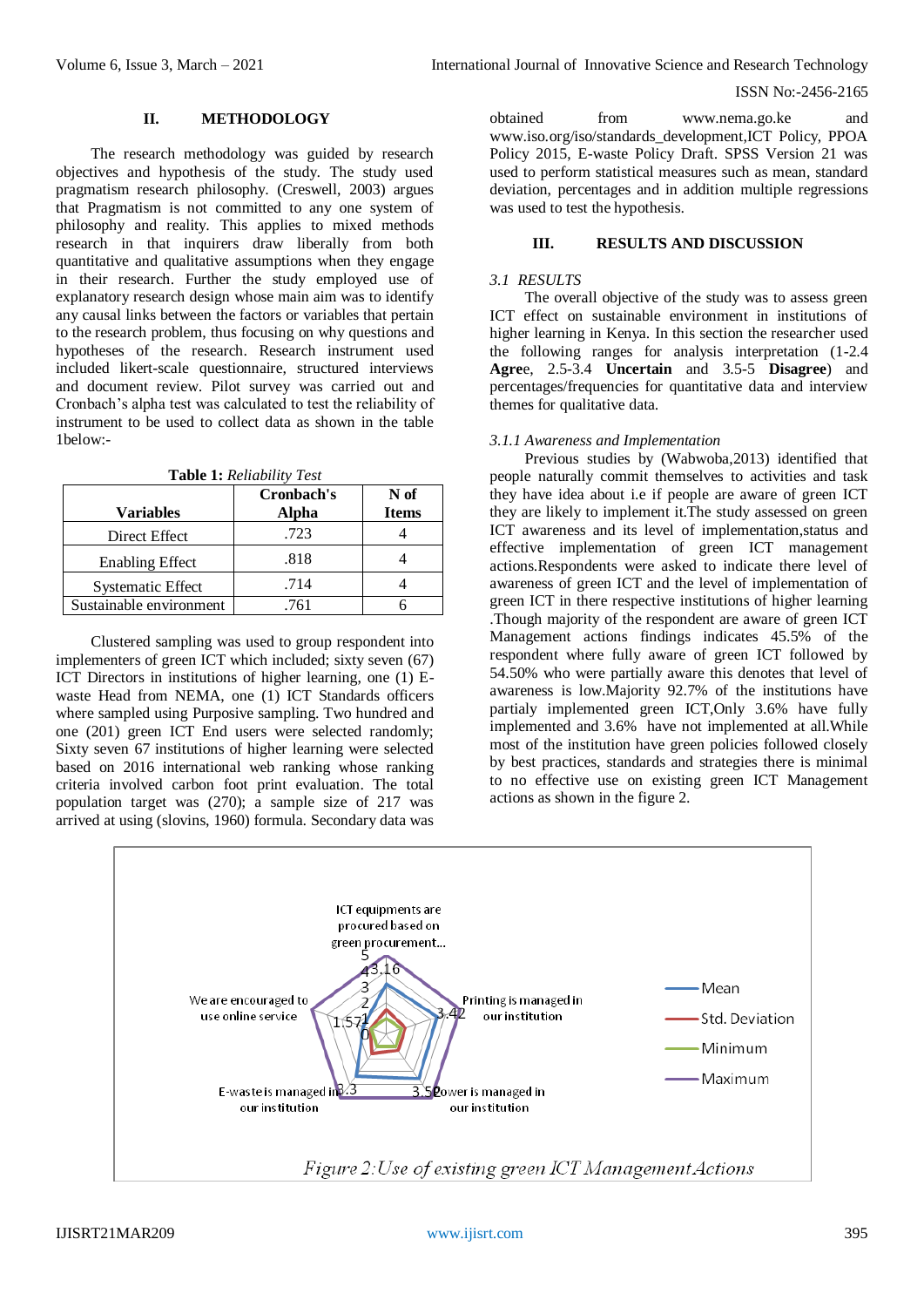## *3.1.2 Green ICT Management Status and Implementation*

One predominant theme from interview indicated that some institutions of higher learning have a well established purchasing policy for green ICT. This describes a standard configuration for new desktop equipment. While policy on procurement of ICT equipment which meets green standards (e.g. Energy Star, EPEAT, and WEEE) have not been fully implemented. One regulatory body stated that the policies cannot be fully enforced since WEEE standards are not yet met in Kenya considering it is still a developing country. Some policies on disposal were based on public procurement oversight authority (PPOA) disposal policy and national environment management authority (NEMA) guidelines as discussed in interview analysis above. Disposal policies have been fully implemented though institutional polices on E-waste are in there initial stage of

implementation (drafts). Most of the institutions have no power management policies yet but some institutions have guidelines on power management i.e. switch off lights when living office. ICT policies capture the existing ICT applications which have been fully implemented and partially implemented based on E-government requirement. Thus it is more of compliance than use thus leads to partial use. Printing policies have been implemented by at least half of the institutions we interviewed.

# *3.1.3 Measuring Sustainability*

Institutions of higher learning who are members of Kenya green university network reported that they measures sustainability of their green ICT Projects using COBIT5 balanced scorecard. They focus on Financial, Customer, Learning and growth dimensions as shown in table 2.

| Table 2: Measuring Sustainability |  |  |  |  |  |  |
|-----------------------------------|--|--|--|--|--|--|
|-----------------------------------|--|--|--|--|--|--|

|               | <b>BSC Dimensions</b>    | <b>Description</b>                                          |  |  |
|---------------|--------------------------|-------------------------------------------------------------|--|--|
|               | <b>Financial Measure</b> | Environmental fines and penalties                           |  |  |
|               |                          | Energy cost                                                 |  |  |
|               |                          | Disposal Cost                                               |  |  |
|               |                          | Capital investment in green ICT initiatives                 |  |  |
|               |                          | Recycling Revenues                                          |  |  |
|               |                          | <b>Cost Savings</b>                                         |  |  |
| $\mathcal{D}$ | <b>Customer Measures</b> | Electricity consumed                                        |  |  |
|               |                          | Parties conforming to green Standards                       |  |  |
|               |                          | Purchase conforming to green regulation                     |  |  |
|               |                          | Equipment recycled and reuse                                |  |  |
|               |                          | Equipment sold for refurbishing                             |  |  |
|               |                          | Heat generated from Equipment refurbished, Equipment bought |  |  |
| 3             | Learning and Growth      | Employees switching off equipment when not in use           |  |  |
|               |                          | Number of employees aware of green ICT initiatives          |  |  |

## *3.1.4 Direct Effects*

From the analysis of direct effects the findings showed that majority were uncertain with switching off the computer when leaving office and agreed that institution uses centralized ICT system , reuse and recycle of equipments and installs energy saving ICT equipment as shown in figure 3.

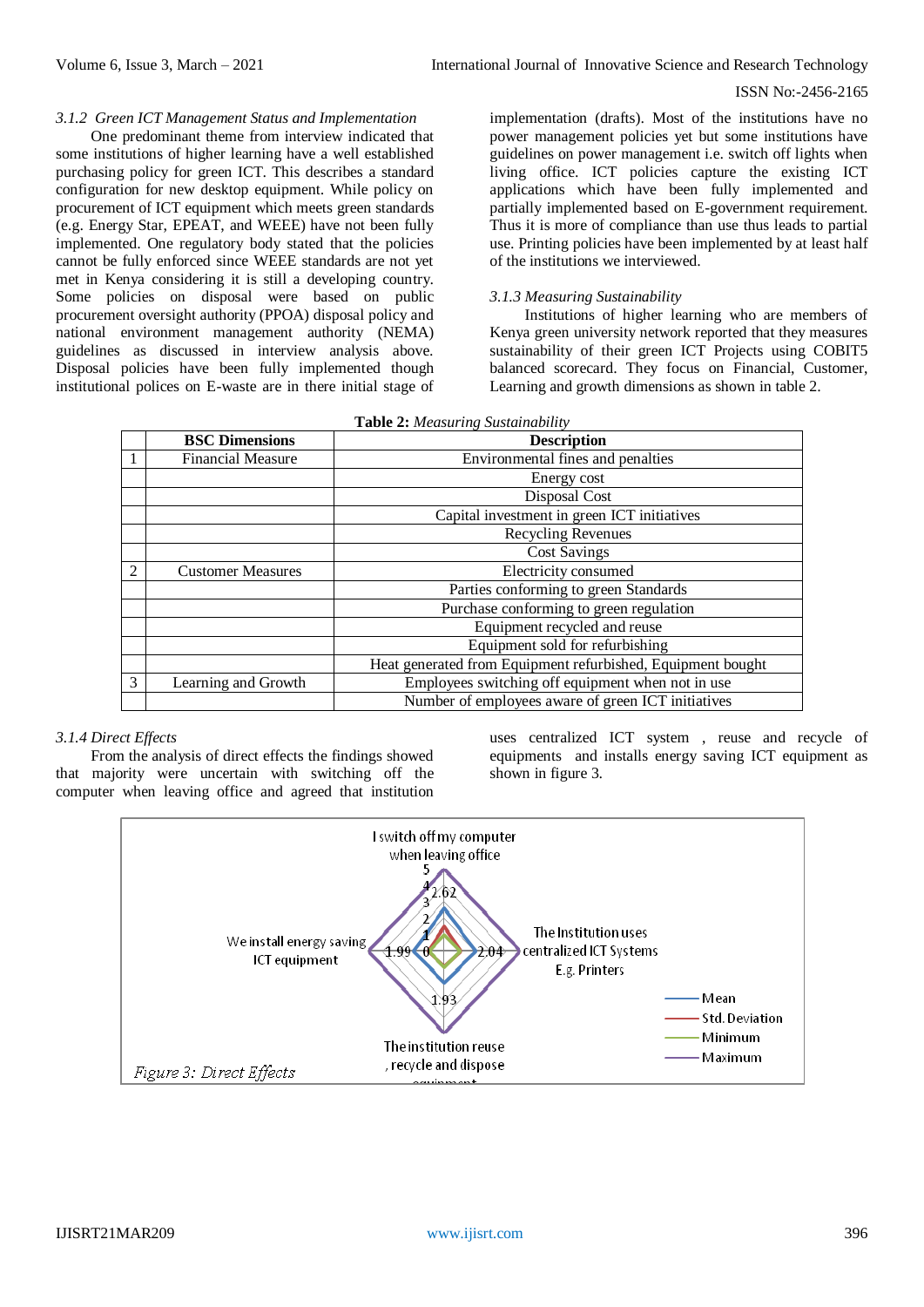#### *3.1.5 Enabling Effects*

From the analysis of enabling effects the findings showed that respondent agreed that they read online materials, the institution experience problem relating to low

quality paper while using printer's institution allows employees to work remotely and were uncertain in regards control of office temperature by building control system as shown in figure 4.



# *3.1.6 Systematic Effects*

From the analysis of systematic effects findings showed that the respondents were uncertain of institution using information to report on institutional activities and

progress , agreed on upgrading of software's include hardware obsolesce and disagreed on institutions providing laptops for heads of department and recruiting employees using online system as shown in figure.



# *3.1.7 Sustainable Environment*

The researcher sought to analyze how direct, enabling and systematic effects affect sustainable environment. From the finding indicates that the respondents agreed that telecommunicating and teleconferencing affect environment by reducing air pollution from motor vehicles and disagreed on operating ICT equipment in standby mode causes

consumption of energy, High quality printers stimulate demand for high quality paper, increasing pressure on forest and paper making, though it was uncertain that green ICT managed control system affect the environment, Implementation of green ICT lead to new critical infrastructure and disposal of ICT equipment affect the environment, as shown in the figure 6 .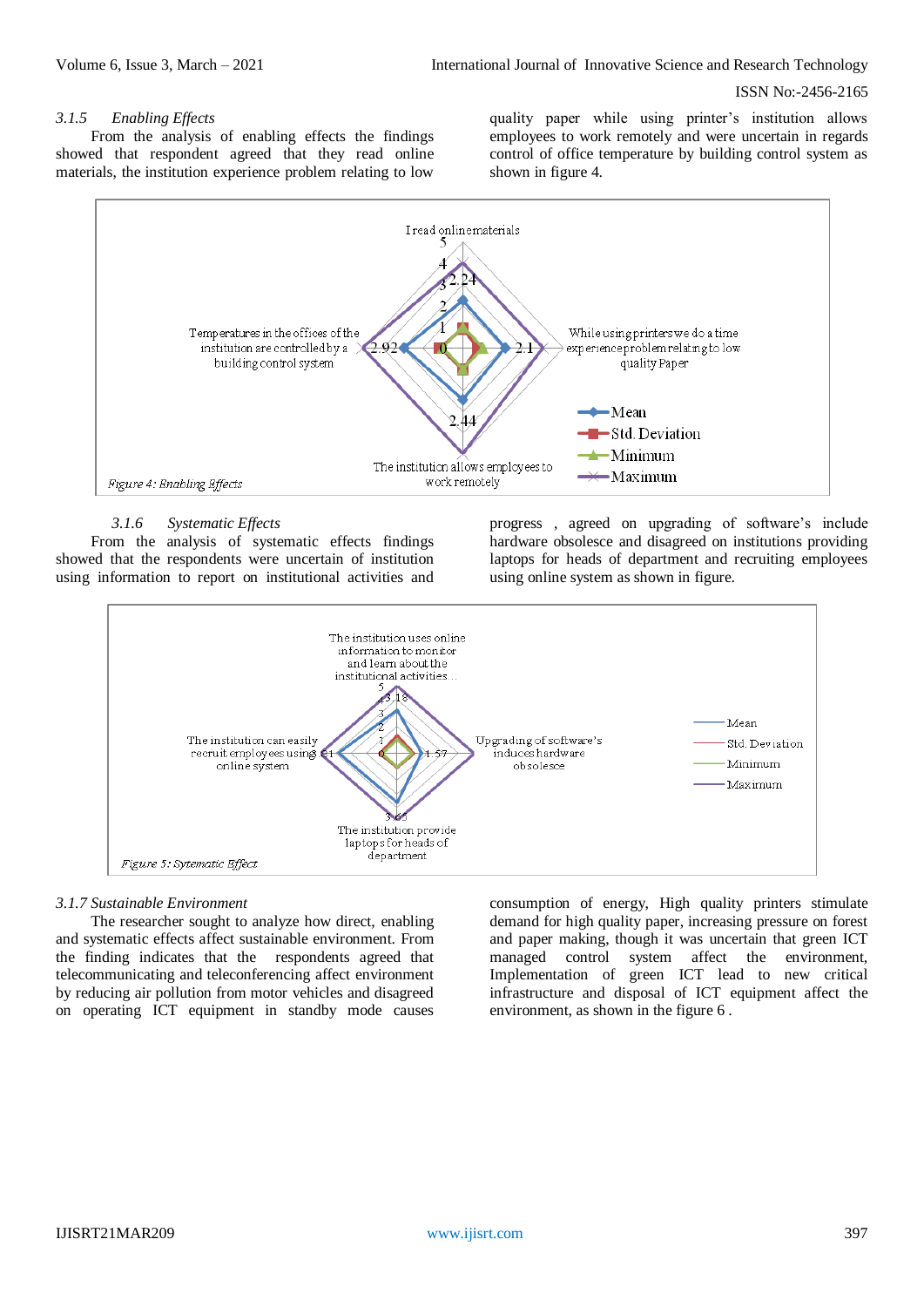

## *3.1.8 Hypothesis*

**H1:** Direct effect of green ICTs has a significant role on sustainable environment in institutions of higher learning in Kenya.

**H2:** Enabling effect of green ICTs has a significant role on affects on sustainable environment in institutions of higher learning in Kenya.

**H3:** Systematic effect of green ICTs has a significant role on affects on sustainable environment in institutions of higher learning in Kenya.

**H4:** Green ICTs management has a significant role on the relationship between green ICT effect and sustainable environment in institutions of higher learning in Kenya.

Based on the stated hypothesis the finding indicated direct effect (P=0.003<0.05) and systematic effect  $(P=0.000<0.05)$  were significant and enabling effect (P=0.367>0.05) was insignificant while introducing the green ICT management  $(P=0.000<0.05)$  this proves that its existence and implementation is of great significant in systematic effects hypothesis that was greater than 0.05 was rejected as shown in figure 7 below.



# *3.2 Discussion*

#### *3.2.1 Direct Effect*

Findings in figure 3 indicates users switch off their computers when not in use but according to the findings from interview carried out indicated that there is improper power management; this involves utilizing the power more than it is required. It can be due to human negligence of utilizing the power more than their requirements e.g. not switching off lights, computers and laptops when they are not using them and it can be due to the inefficient design of the electronic devices .e.g. consuming a lot of power to operate or not able to recognize when the system is in idle state. Vickery (2012) confirmed using (Hilty,2008) framework that power consumption affects the environment this is in agreement with research done by (Singh, 2014) whereby improper management of power leads to huge power bills and a great increase in the amount of greenhouse gasses in the atmosphere due to carbon emissions thus contributing to global warming. The researcher used( jouma&Kandry,2012) measures for average power consumption per ICT equipment and multiplied with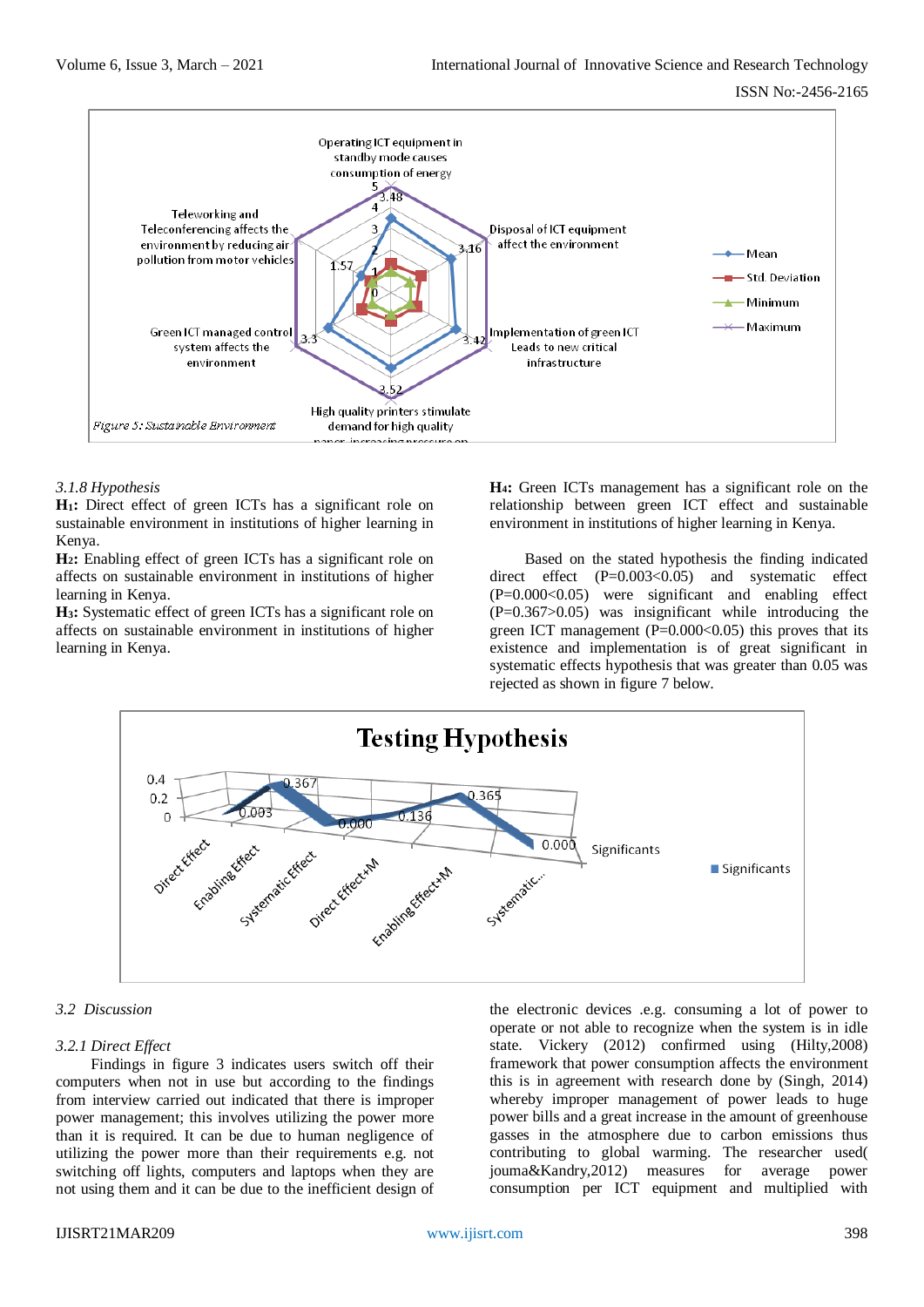Kenyans emission factors (kgCO2/kWh) 0.332297783 (ecometrica, 2011) in order to arrive at average carbon emission from ICT Components and the finding showed that total carbon emission for that institution was 50760.14784 kgCO2/kWh.Further the findings indicated that they install energy saving ICT equipment this is part of strategy of utilizing power this lead to a thirty percent 30% reduction in the power consumption of equipment whilst doubling the computing resource available.

From the interview we carried out techno trash from obsolete electronic or electrical device are disposed based on procurement bidding process where some donate them and sell the rest to recycling institutions and others reuse and recycle. (Masele et al., 2013) claimed that disposal of ICT equipment through tendering procedures might be out of good will; especially for ICT, it consequently has serious negative environmental effects a set of computer contributes to 108kg of waste (EITO,2002). This is because, in those auctions, anyone (from internal or external) can buy the used ICT product for his/her own intended use. As a result, some users end up taking just small parts of the bought product and the rest is thrown away in very unfriendly manners. Yet with this procedure, it is difficult to monitor the end of life use (disposing off) of the purchased item. The framework denotes that disposal of equipment affects the environment which is in agreement with the research carried out by (Vickery, 2012), and according to quantitative findings of the research end-user were uncertain on whether disposal of equipment affect the environment while the findings. This is an indicator that there is awareness gap on disposal of ICT equipment.

# *3.2.2 Enabling Effect*

Vickery (2012) confirmed that green ICT helps the institutions in reducing environment deterioration by providing a number of valuable benefits such as optimization where intelligent lighting systems can be used in buildings and urban environments to save energy. Dematerialization and substitution where employees were able to use online materials thus replacing physical material to lower effect on the environment also experts far away from each other can work together and it reduces the environmental effect caused by travelling this agrees with the findings in figure 4 where respondents read online materials and are allowed to work remotely. Carbon emission from one institution of higher learning as shown in table 3 below.CO2 emission=Activity data(kg/litres per km/etc)\*emission factor(CO2 Per unit)

|                |                                               | <b>Activity Data</b>                                       | Carbon Emission        | Carbon Emission     |
|----------------|-----------------------------------------------|------------------------------------------------------------|------------------------|---------------------|
|                |                                               | Jan-August 2016                                            | Factor                 | CO <sub>2</sub> EKG |
|                |                                               |                                                            |                        |                     |
|                |                                               |                                                            |                        |                     |
|                | Total Electricity consumption                 | 5,851,666 kWts                                             | 0.332297783            | 1944495.6           |
|                |                                               | 0.332297783 (kgCO2/kWh)                                    |                        |                     |
| $\mathfrak{D}$ | Total fuel consumption for institutional cars | 93567.16 litres                                            | 2.68kg CO <sub>2</sub> | 250759.99           |
|                |                                               | Diesel: 1 $\text{litre} = 2.68 \text{kg} \cdot \text{CO2}$ |                        |                     |
| 3              | Total fuel consumption for staff owned cars   | 28 litresx400 No                                           | 2.68kg CO <sub>2</sub> | 30016               |
|                |                                               | Diesel: 1 litre = $2.68$ kg CO2                            |                        |                     |
| 4              | Fuel Consumed by Motorbike in campus          | 28 litres $x(40 \text{ No})$                               | 2.31kg CO <sub>2</sub> | 2587.2              |
|                |                                               | Petrol: 1 litre = $2.31\text{kg CO2}$                      |                        |                     |
|                | Total                                         |                                                            |                        | 2,227,858.79        |

*Table 3: CO2e (CO<sup>2</sup> equivalent) Emission Calculation on Campus*

From the findings in the table above carbon emission of 2,227,858.79  $CO<sub>2</sub>E$  KG from one institution is a lot hence enabling effect of green ICT should be fully utilized so as to reduce carbon emission. Average carbon dioxide emission resulting from power consumption of ICT Component from the same institution in a period of 1280 hours\*(**50760.14784** kgCO2/kWh) is **2,707,207.88** kgCO2/kWh. Comparing carbon emission for the two carbon emission from ICT components is much higher by 479, 349.1 kgCO2/kWh, this was due to assumption made was that computers are used for eight (8) hours per day for 160 days. Consumption of electricity would vary when students are on session and off session

# *3.2.3 Systematic Effect*

Further the finding in figure 5 it disagreed with the use of green ICT to monitor and learn about the institutional activities and progress and the institution do not provide laptops for heads of department the finding showed that

majority of heads of department uses their personal laptops tablets for their convenience hence reducing hardware in the institutions. Hilty (2008) states that upgrading of software's induces hardware obsolesce which is in agreement with the findings.

# *3.2.4 Rejected hypothesis*

Hankel (2014) argues that the effects mentioned in the (Hilty, 2008) framework may not include all effects ICT might have, but it captures the mostly mentioned and important ones. Hankel(2014) further argues that (Hilty,2008) framework has conceptual overlap between effects though it gives a starting point for further analysis. The researcher carried out an interview further to explore on the rejected hypothesis (Enabling effect) according to (Hilty,2008) framework and used (Hankel,2014) framework, which mostly focused on second order effects so as to compare the results of qualitative data with quantitative data, critical issues from the interview included:-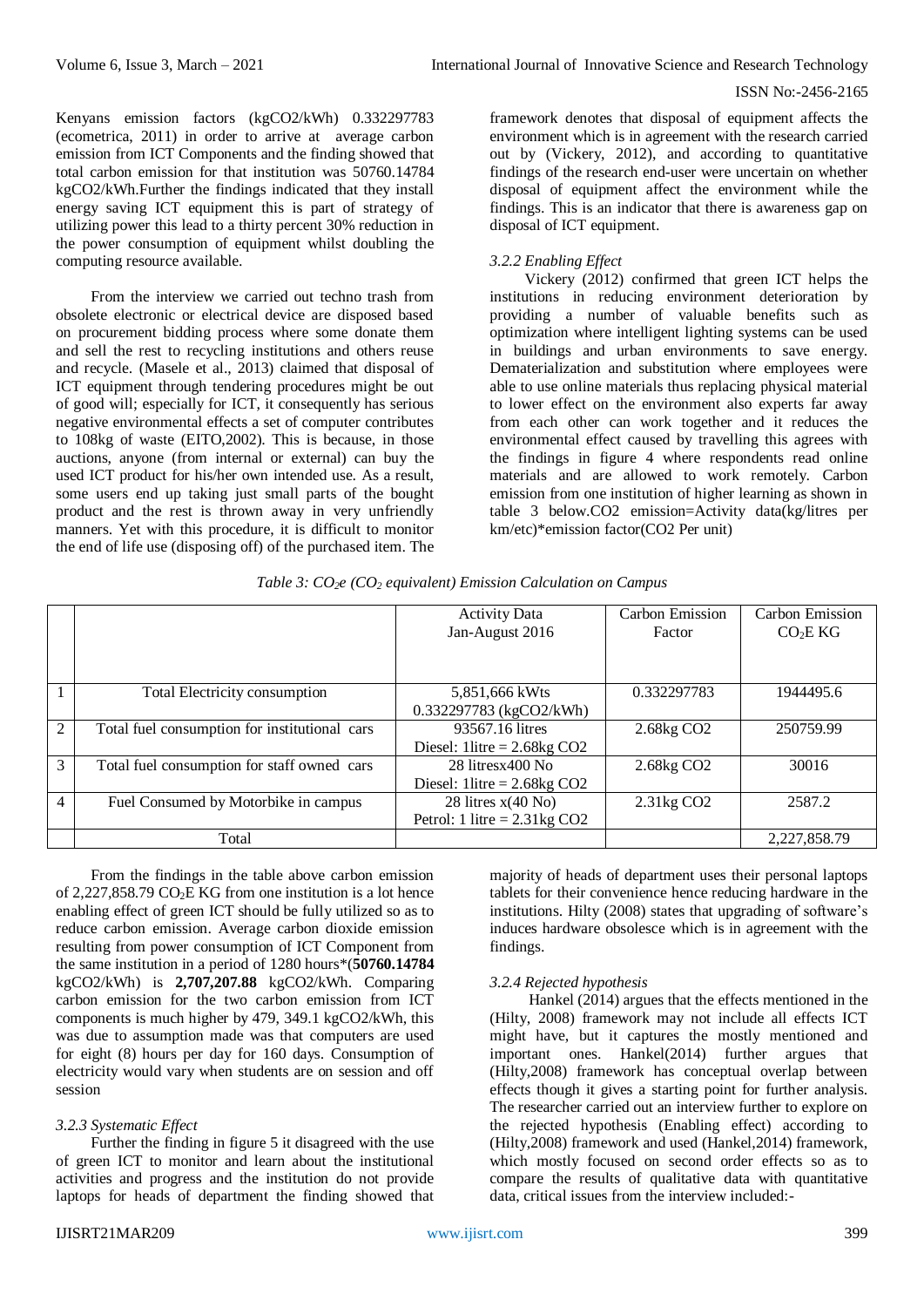*Incomplete substitution of ICT solutions* :- i.e. people can work remotely but still lack adequate resources to work remotely e.g They travel for meeting because there are no teleconferencing equipment or due to lack of enforcement of policies in regards to use of ICT application, Also the need of tangible evidence(hard copy) according to ISO procedures in institution of higher learning required this leads to printing, Researcher lacked motivation to upload journals and papers in the local websites, Some institution is unable to subscribe to online journals and books since they find it expensive hence they purchase print and produce copies, Some secured sites most prompt printing than saving online copy and low bandwidths that can allow download which exits certain limits. Hankel (2014) framework states that substitution effects are more targeted towards changing goods G used in an action. Non-ICT goods are replaced by ICT goods that may or may not deliver the same output O. Whether an actor accepts this alternative action A\* depends on the balance between change in quality and functionality and the achieved reduction in time, cost and environmental impact: as shown in the formula below:-

 $wT(AT - A*T) + wC(AC - A*C) + wI(AI - A*T) > wO(AO A^*O$ 

*Induction and re-materialization:* In regards to printing they stated that quality printing papers are imported and hence recycled papers leads to low quality papers which lead to frequent paper jams.By intensifying competition, integrating market and driving down prices technology has provided new opportunities to consume both tangible and intangible goods and services. Internet increases the reach of consumers in terms of choice and geographically i.e. document access through web, allowing for a print paper copy in just a few mouse clicks. In E-learning one can study at comfort zone where a student's finds that he/she cant access research journals that relates to their area of study they will still have to travel to various institutional libraries to accessed subscribed journals .This might have social beneficial effect, transport implication are problematic. Induction and rematerialization effects in (Hankels, 2014) framework equal an increase in other actions (B-Z) caused by a functional change in action A\*. In other words, the difference between A\*O - AO had some impact that lowered the thresholds θB .. θZ to a point that these other actions are carried out more often compared to using action A.

*c) Lack of realizing benefits of Optimization: -* From research finding there is uncertainty on use of intelligent lighting systems in institutional buildings. This is as a result of clear policy framework on power management where institutions are only concerned when power expenses exceed the expected budget not bothering on global warming effects. Hankel (2014) framework states that in optimization effects, optimizing an action more or less means doing something more efficient and in the context of this framework it means keeping the output the same while reducing time, cost or environmental impact. Goods are not changed but for example the usage is made more efficient or their longevity is extended. In formula 1 this means that A\*O -AO equals to zero, but (a combination of) the other

factors, for example  $AT - A^*T$ , should be greater than zero to make an actor choose A\*. Note that if time or costs are reduced in A\* but the increase of impact because on average the extra time and capital will be reinvested in some nonzero impact activity. So for an optimization effect to be environmental friendly (and to avoid some rebound effects), the following should hold, where Iavg is the average impact per unit of time or capital in general:

$$
AI - A^*I > \text{layg}(A^*T - AT) + \text{layg}(A^*C - AC)
$$

It is north worthy that in regards to the rejected hypothesis the research agrees with the study done by (Ernest &Young, 2012) in that enabling effect of green ICT Solution are vastly different and a single evaluation methodology cannot be applicable, Thus the researcher recommends that enabling effects assessed using (Hitly,2008) framework can be further explored using (Hankels,2014) framework for analyzing enabling effects

# *3.2.5 Policy Implementation Barriers Analysis*

From the findings it showed five barriers to policy implementation which agrees with the research done by (Spratt, 2009).

*Conflicting/intersecting policies/Other Act:-*National policies include broad and general language and are not always supported by operational or local policies and guidelines. Public procurement and Asset Disposal act (2015) Section 5: The act shall prevail in case of any inconsistency between this act and any other legislation or government notices or circulars, in matter relating to procurement and asset disposal expect in cases where procurement of professional services is governed by an Act of parliament applicable for such services. In terms of disposal of hazardous material NEMA Act precedes PPOA act.

*Low motivation and commitment: -* Motivation and commitment can facilitate the policy implementation process .Personnel in institutional of higher learning in Kenya lacked motivation as a result of different priorities, a lack of incentives, and limited resources this is in tandem with survey done by (Suryawanshi& Narkhede, 2015) revealed that lack of motivation and rational for adopting green polices among the implementers in higher education institutions in India is a challenge.

*Implementation at multiple levels:-*Policy roll out often meets some level of public resistance or low engagement that challenges effective implementation. Finding showed that cascading policies from government level to institutions level lead to some resistance.

*Discrimination:-*These issues contribute significantly to the success/failure of policy implementation .Findings denote that majority of the gender formulating policy were men and female where less represented.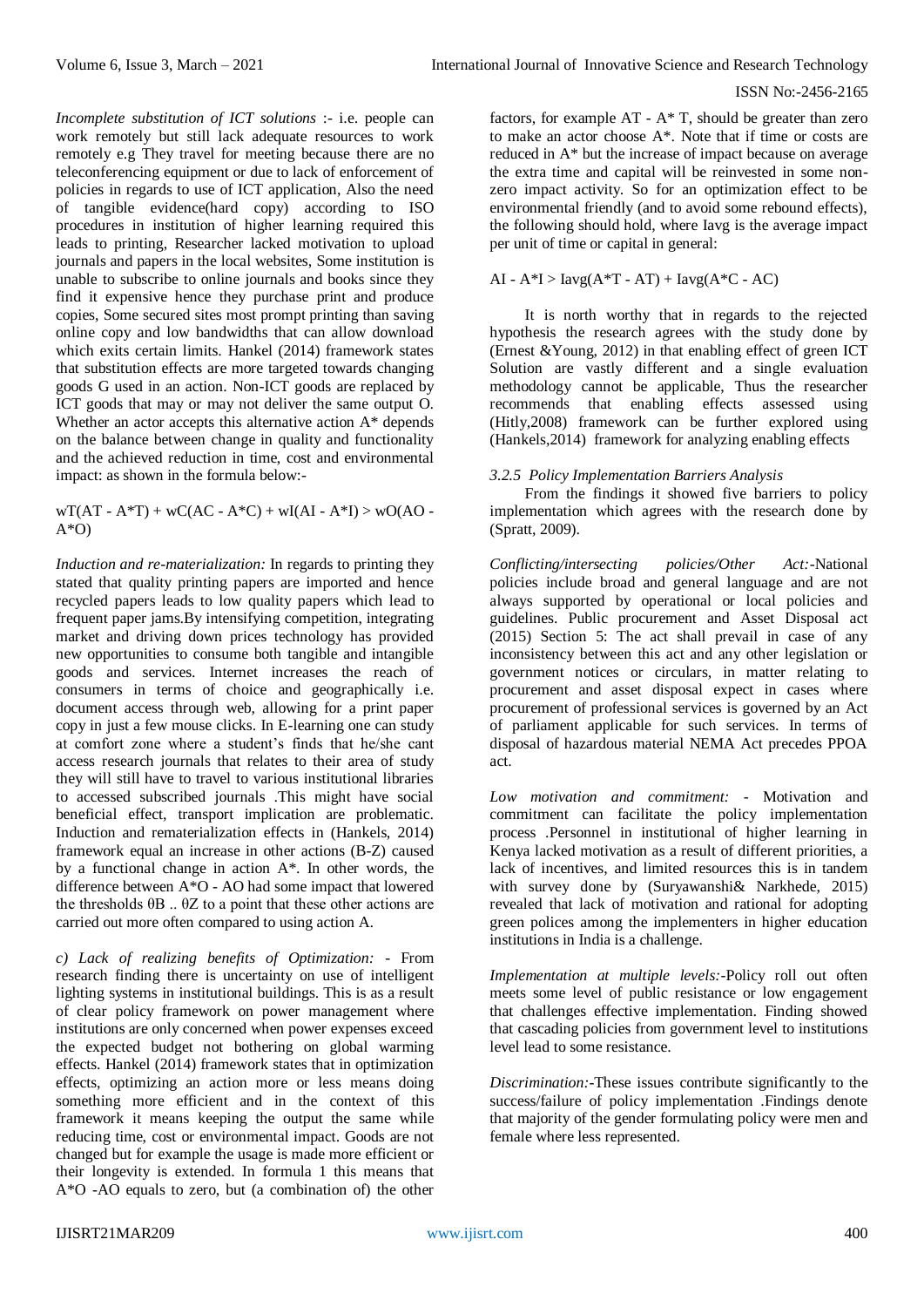*Policy formulation versus implementation:-*Most of the institutions of higher learning have policies formulated as a government requirement and have not been implemented as a result of lack of resources to implement. Some policies have not been implemented effectively due to lack of clear link between the actual use and integration of greening with ICT in key policy.

# **IV. CONCLUSION**

The theoretical framework for this research is based on the ICT impact analysis framework developed by Hilty (2008).Analysis shows that direct and systematic effect of green ICT are significantly affect sustainable environment and enabling effect was insignificant. Enabling effect was subjected it to the second theoretical framework by (Hankel, 2014) where qualitative data was used. Finding showed that enabling effect affects sustainable environment. The green ICT effect negatively affect sustainable environment, this is as a result of obstacles such as low awareness, lack of motivation and commitment, discrimination, implementation at multiple level; Policy formulation and implementation. IHL is not in forefront of integrating greening with ICT in policy areas, a positive general ICT Policy has resulted in a particular use of greening with ICT solutions. Meanwhile the procurement and environmental department have integrated greening with ICT in accordance with guidelines and policies of the national standard body (KEBS), national environment regulator (NEMA) and public procurement oversight authority (PPOA) policies. The IHL have green ICT topics integrated in several course curricula's but currently there are no specific courses for green ICT. Kenya green university network(KGUN) are investing in greener campuses, where they encourage use of solar panels as alternative source of power also the use of green building, though they are still far behind higher education sector in developed nations like USA and UK they are ambitious that in the coming future they will achieve the main goals in KGUN.

To minimize negative and to maximize positive green ICT effect on sustainable environment there is importance to review frameworks of existing strategies, polices, standards and best practices. Since this was an indicator that green ICT management action have great significance on relationship between green ICT effect and sustainable environment.

Limitations of the study included, fear of top management hence other institution opted fully not to respond. Secondary data, which included policy drafts, may have been incomplete and long overdue. Many institutions of higher learning in Kenya have not clearly defined green ICT where the researcher had to visit two regulatory bodies NEMA and KEBS for further clarifications.

Institutions of higher learning in Kenya have implemented green ICTs to some degree, some have adopted a planned policy, and others are implementing it partially as their ICT systems advances. A more detailed study can be conducted to establish green ICT maturity

levels, benchmarking of green ICT and auditing of green ICT management in institutions of higher learning in Kenya. Finally a comparative research can be done on effects of green ICT in institutions of higher learning in Kenya. This will give a comprehensive recommendation and conclusion on green ICT management actions framework that need to be adopted to ensure all institutions of higher learning maximizes the benefit green ICT.

# **ACKNOWLEDGEMENTS**

We acknowledge the University of Nairobi for facilitating research resource.

## **REFERENCES**

- [1]. Asabere, N. Y., Acakpovi, A., & Quaynor, N. (2016). Encouraging Green ICT Implementation Strategies in Polytechnic Education in Ghana, International Journal of Applied Information Systems, 10(6), 14 - 21
- [2]. Bomhof, F., Van Hoorik, P., & Donkers, M. (2009). Systematic Analysis of Rebound Effects for'Greening by ICT'Initiatives. Communications & Strategies, (76), 77.
- [3]. Chai-Arayalert, S., & Nakata, K. (2011). The evolution of green ICT practice: UK higher education institutions case study. In *Proceedings of the 2011 IEEE/ACM International Conference on Green Computing and Communications* (pp. 220-225). IEEE Computer Society.
- [4]. Creswell, J. W., Plano Clark, V. L., Gutmann, M. L., & Hanson, W. E. (2003). Advanced mixed methods research designs. *Handbook of mixed methods in social and behavioral research*, 209-240.
- [5]. Ernst & Young (2012) The role of green ICT in enabling smart growth in Estonia, Creating innovative Estonia
- [6]. Global E-sustainability initiative.(2010).Evaluating the Carbon-Reducing impact of ICT: An assessment methodology. Case study,5,46-50
- [7]. Hilty, L. M. (2008). Environmental impact of ICT-A conceptual framework and some strategic recommendations. OECD workshop on ICT and environmental challenges Copenhagen.
- [8]. Hankel, A. (2013). National Collaboration on Green ICT in the Dutch Higher Education: Lessons Learned. on Information and Communication Technologies, 203.
- [9]. Hankel, A. (2014, August). Understanding Higher Order Impacts of Green ICT. In *ICT4S*.
- [10]. IISD, The Digital Economy and the Green Economy: Opportunities for strategic synergies, International Institute for Sustainable Development, 2010. Retrieved October, 2010, from: [http://www.iisd.org/pdf/2010/com\\_digital\\_economy.p](http://www.iisd.org/pdf/2010/com_digital_economy.pdf) [df.](http://www.iisd.org/pdf/2010/com_digital_economy.pdf)
- [11]. James, P., & Hopkinson, L. (2009). Green ICT: Managing sustainable ICT in education and research. A Report of the Sustainable IT in Tertiary Education project, University of Bradford. *Retrieved from*